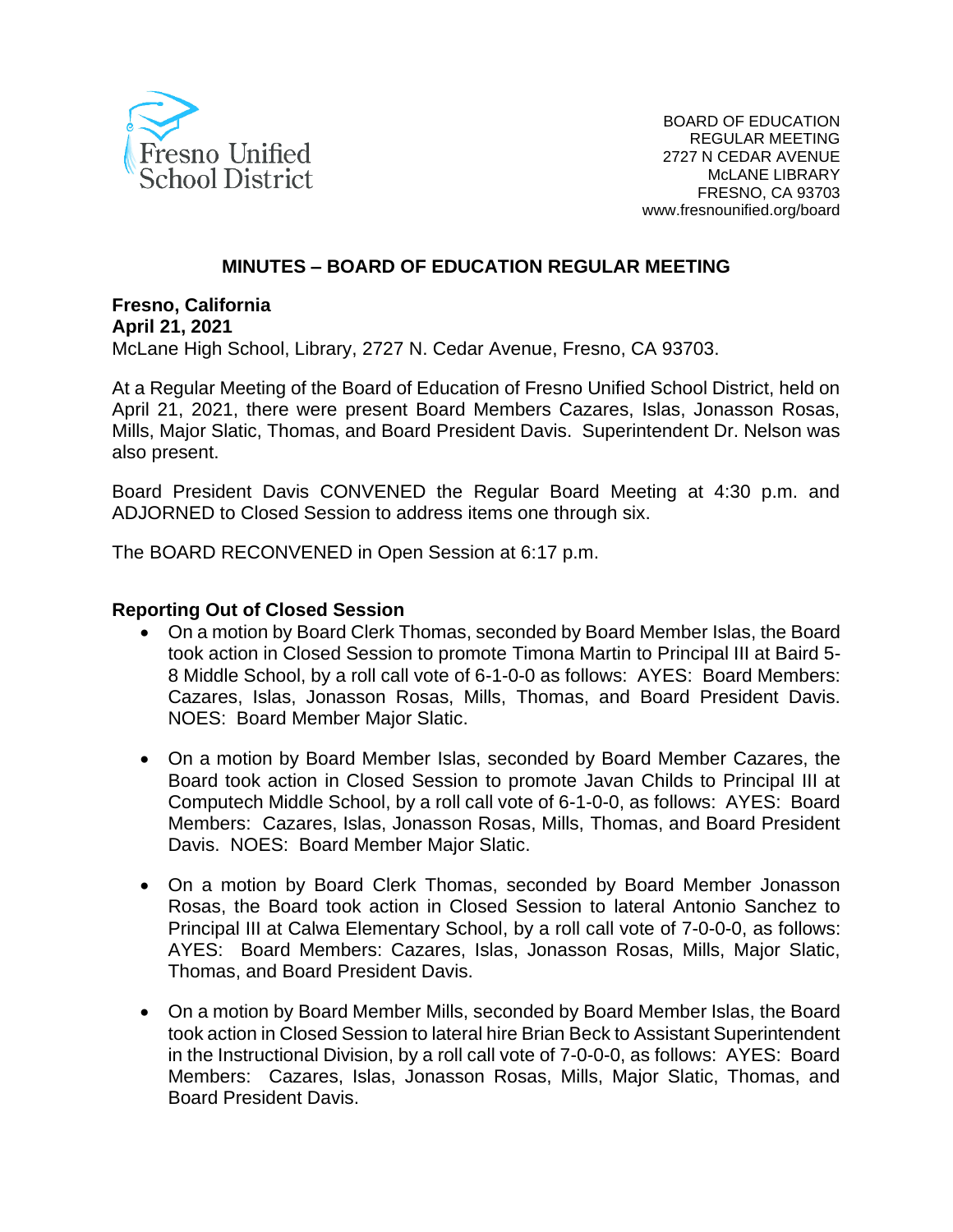### **Reporting Out of Closed Session – continued**

For the record, the Board received zero submissions of public comment for Closed Session.

### **PLEDGE OF ALLEGIANCE**

Mr. Wulf, Principal of McLane led the flag salute.

#### **HEAR Reports from Student Advisory Representatives**

The Board heard a report from Mia Ferguson, Student Advisory Representative from Bullard High School and student ambassadors from Wawona Middle School.

#### **HEAR Report from Superintendent**

- Shared, next week a letter will be landing at home for students regarding the Summer Academy program. This program is the traditional summer school program – helping elementary and middle school students catch up on their academic skills areas like literacy or math while providing opportunities for high school students to recover academic credits. Last year we launched a unique and new offering with the summer camp programs – these are student enrichment opportunities above and beyond academic recovery. More will be shared around summer camps next month, including how students can register.
- Shared, our Board will review and discuss staff plans for the district's outdoor inperson graduation plans for the Class of 2021. Seniors deserve to be celebrated and with local health conditions improving and Fresno County reaching the orange tier, we look forward to celebrating our class of 2020 and 2021.
- Shared, all three of our district's Excellence in Education winners moved on to the Fresno County Educator of the Year awards have been selected as finalists in their categories. Kaylah Salinas, a computer lab tech at Fresno High School is a finalist for Employee of the Year. Norseman Elementary School teacher Dana Hobby is a finalist for Teacher of the Year and Gaston Middle School principal Courtney Curtis is a finalist for Administrator of the Year. They will compete against two other finalists from throughout the county in their categories, with winners announced in November.

### **BOARD/SUPERINTENDENT COMMUNICATION**

**Student Member Morales:** Provided the Board a summary of the California Student Leadership conference attended by district leadership students.

**Student Member Singh:** Provided a personal statement as a student and a proud Sikh human being regarding issues taking place in today's world. Addressing negativity with love.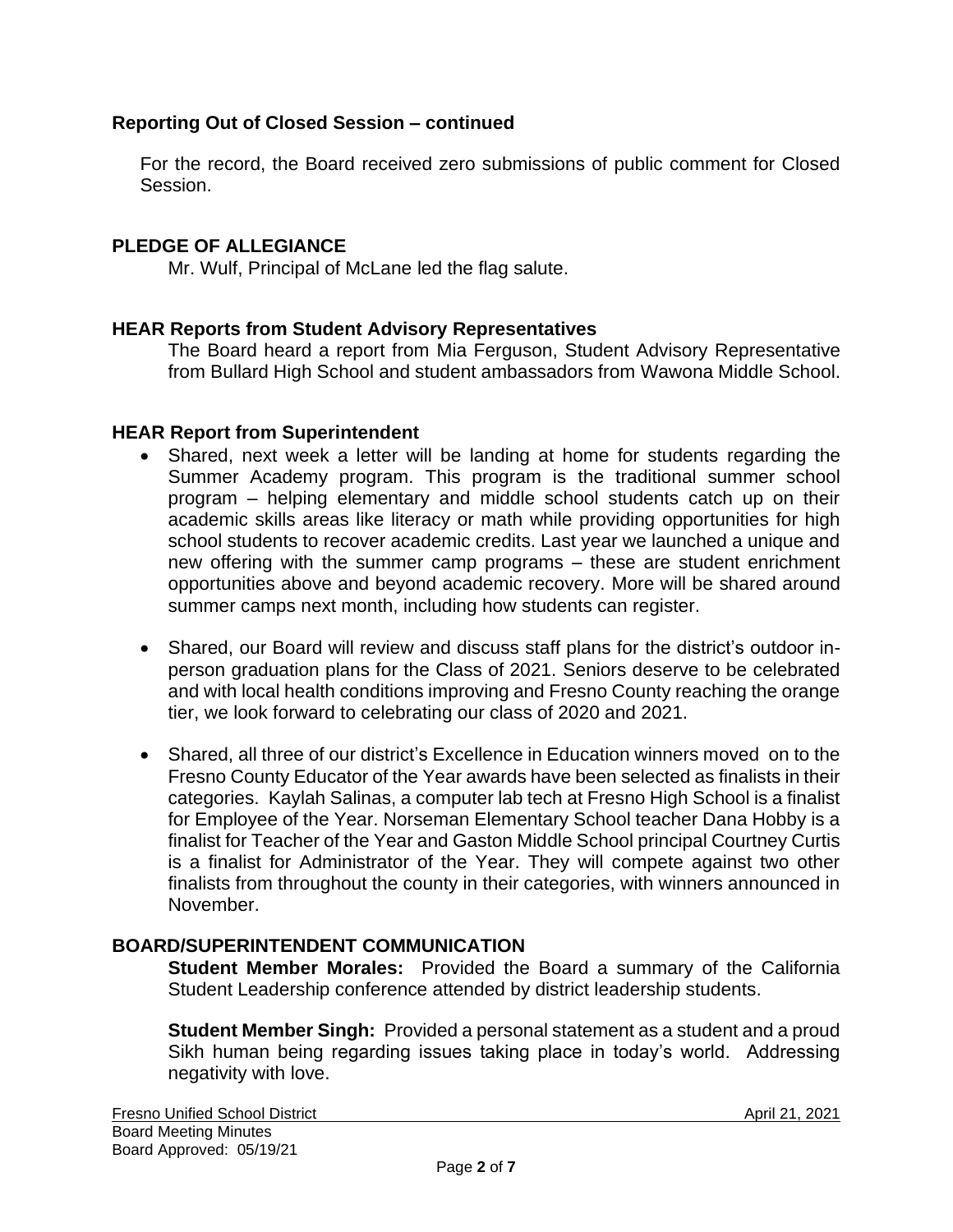### **BOARD/SUPERINTENDENT COMMUNICATION - continued**

**Member Major Slatic**: Requested a Board Communication regarding topics as follows: tickets for graduation, and students that receive free lunch being required to purchase a milk when they bring their own lunch to school.

**Member Cazares**: Requested a Board Communication regarding movement from student cohort C (virtual) to in-person cohort, clarity on if there is room.

**Member Islas**: Shared a few shout outs: Ewing Elementary School staff and principal for how they welcome their students to school; Thanked the Fresno County Library for book donation to Rowell; Ericson Elementary School; Recognized Gia Yang a student at Yosemite Middle School who is the top digital reader; Thanked student board member Singh for his comments. Referenced policing in schools and the contract pulled in November along with public comments for the item being pulled, looking forward to the item returning for a deeper discussion.

**Clerk Thomas**: Shared she is proud of the schools in the Edison Region. Requested district leadership to look at making COVID-19 protocols clear regarding reasons to send students home from school; shared she has received calls regarding students being sent home for sneezing and cramps.

**Member Jonasson Rosas**: Thanked Phoenix and Alternative Education team for tour of site, shared she is excited about the future. Highlighted the Board Communication regarding Student and Family Wellness Hubs.

**Member Mills:** Requested a Board Communication regarding social security for Classified employees.

**President Davis:** Thanked Superintendent for safety and testing protocols in place for the Football season.

### **OPPORTUNITY for Public Comment on Consent Agenda Items**

For the record, the Board received two requests to address the Board on Consent Agenda Items. They are as follows:

- 1. Andrew Fabela: A-10 Requested clarity for need of change orders.
- 2. Andrew Fabela: A-11 Requested clarity for need of change orders.

On a motion by Board Clerk Thomas, seconded by Board Member Cazares, the Consent Agenda, was approved, with the exception of A-10 and A-11 which were pulled by the Board for discussion, by a roll call vote of 6-0-0-1, as follows: AYES: Board Members: Cazares, Islas, Mills, Major Slatic, Thomas, and Board President Davis. ABSENT: Board Member: Jonasson Rosas.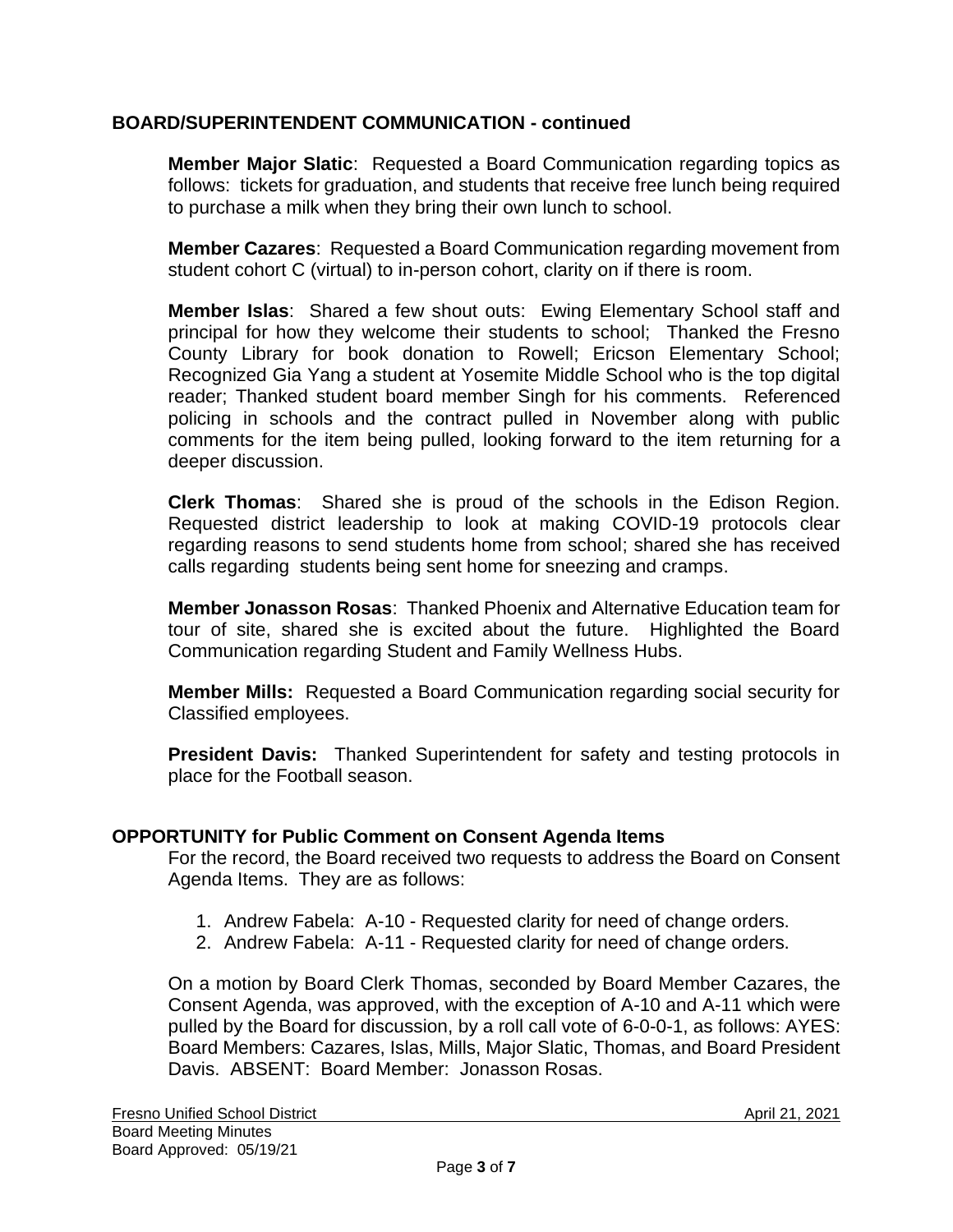**ALL CONSENT AGENDA** items are considered routine by the Board of Education and will be enacted by one motion. There will be no separate discussion of items unless a Board member so requests, in which event, the item(s) will be considered following approval of the Consent Agenda.

# **A. CONSENT AGENDA**

### **A-1, APPROVE Personnel List APPROVED as recommended**, the Personnel List, Appendix A, as submitted.

### **A-2, ADOPT Findings of Fact and Recommendations of District Administrative Board**

**ADOPTED as recommended**, the Findings of Fact and Recommendations of District Administrative Panels resulting from hearings on expulsion and readmittance cases conducted during the period since the April 07, 2021 Regular Board Meeting.

### **A-3, APPROVE Minutes from Prior Meeting APPROVED as recommended**, the draft minutes for the March 17, 2021 Regular Board Meeting.

**A-4, ADOPT Resolution Proclaiming May 6 – 10, 2021 Teacher and Substitute Teacher Appreciation Week ADOPTED as recommended**, a resolution proclaiming May 06 – 10, 2021 as

Teacher/ Substitute Teacher Appreciation Week.

- **A-5, ADOPT Variable Term Waiver for Career Technical Education Credential Holders ADOPTED as recommended**, a Variable Term Waiver for Career Technical Education (CTE) credential holders.
- **A-6, APPROVE Budget Revision No. 4 for Fiscal Year 2020/21 APPROVED as recommended**, Budget Revision No. 4 for fiscal year 2020/21.
- **A-7, APPROVE Award of Bid 21-35, Jackson Elementary Multipurpose Building Reconstruction APPROVED as recommended**, information on Bid 21-35, for demolition of the existing multipurpose building (cafeteria) built in 1950 at Jackson Elementary School, and construction of a new facility.
- **A-8, APPROVE Graduation Agreements for the Class of 2020 and 2021 APPROVED as recommended**, three Independent Contractor Services Agreements and tentative schedules for the Class of 2020 and 2021 graduation ceremonies.
- **A-9, RATIFY Grant Application to the Learning Communities for School Success Program RATIFIED as recommended**, a grant application to the California Department of

Education for the Learning Communities for School Success Program.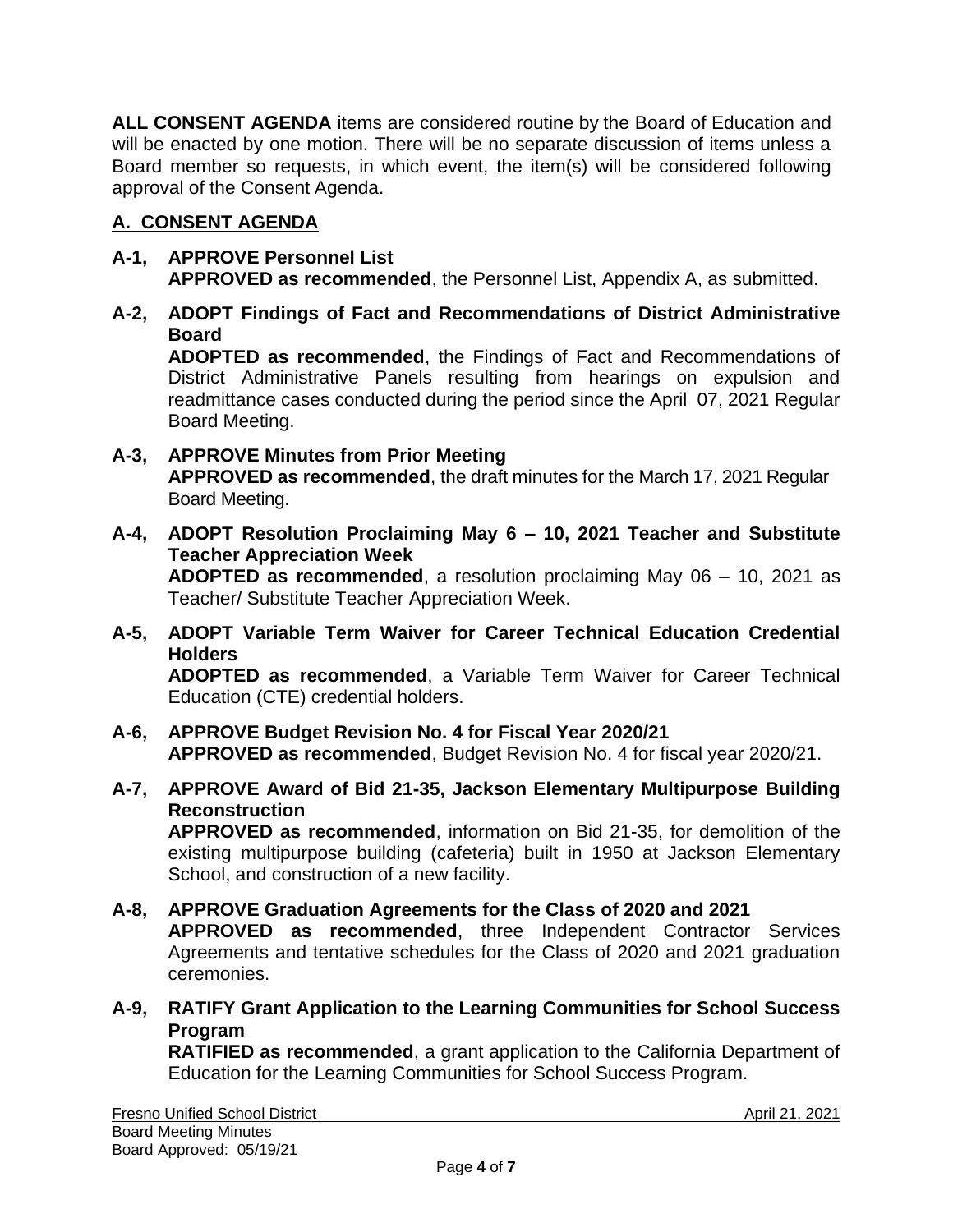# **A. CONSENT AGENDA - continued**

### **A-10, RATIFY Change Orders for the Projects Listed Below**

**RATIFIED as recommended**, information on Change Orders for the following projects:

|           | Bid 20-20, McLane High Library Modernization             |     |         |
|-----------|----------------------------------------------------------|-----|---------|
|           | Change Order 6 presented for ratification                | æ.  | 19,595  |
| $\bullet$ | Bid 20-30, Roosevelt High School Cafeteria Modernization |     |         |
|           | Change Order 4 presented for ratification                | æ.  | 152,621 |
|           | Bid 20-49, Juan Felipe Herrera New Elementary School     |     |         |
|           | Change Order 2 presented for ratification                | \$. | 123.740 |

For the record, Board Member Jonasson Rosas read a statement as follows:

"Agenda Item A-10 calls for the ratification of change order #4 for Bid 20-30 for the Roosevelt High School cafeteria modernization. My residence is located within 500 feet of the southwest edge of the property comprising the Roosevelt High School site. Despite this proximity, ratifying change order #4 for Bid 20-30 will have no measurable financial impact on my property because this modernization project improves a cafeteria facility already in place as part of Roosevelt High School. Moreover, the impact of ratifying change order #4 to Bid 20-30 is indistinguishable from its effect on the majority of the residential properties within my trustee area that are part of Roosevelt High School's attendance area. Notwithstanding the absence of any financial impact on my property, I am abstaining from the vote to ratify change order #4 for Bid 20-30 pursuant to Board Bylaw 9270 for the express purpose of avoiding the appearance of any conflict."

On a motion by Board Clerk Thomas, seconded by Board Member Cazares, Agenda Item A-10 was approved by a roll call vote of 6-0-1-0, as follows: AYES: Board Members: Cazares, Islas, Mills, Major Slatic, Thomas, and Board President Davis. ABSENTIONS: Board Member Jonasson Rosas.

### **A-11, RATIFY the Filing of Notices of Completion**

**RATIFIED as recommended**, Notices of Completion for the following projects, which have been completed according to plans and specifications.

- Bid 20-20, McLane High Library Modernization
- Bid 21-08, Sunnyside High School Stadium Turf Installation

On a motion by Board Clerk Thomas, seconded by Board Member Cazares, Agenda Item A-11 was approved by a roll call vote of 7-0-0-0, as follows: AYES: Board Members: Cazares, Islas, Jonasson Rosas, Mills, Major Slatic, Thomas, and Board President Davis.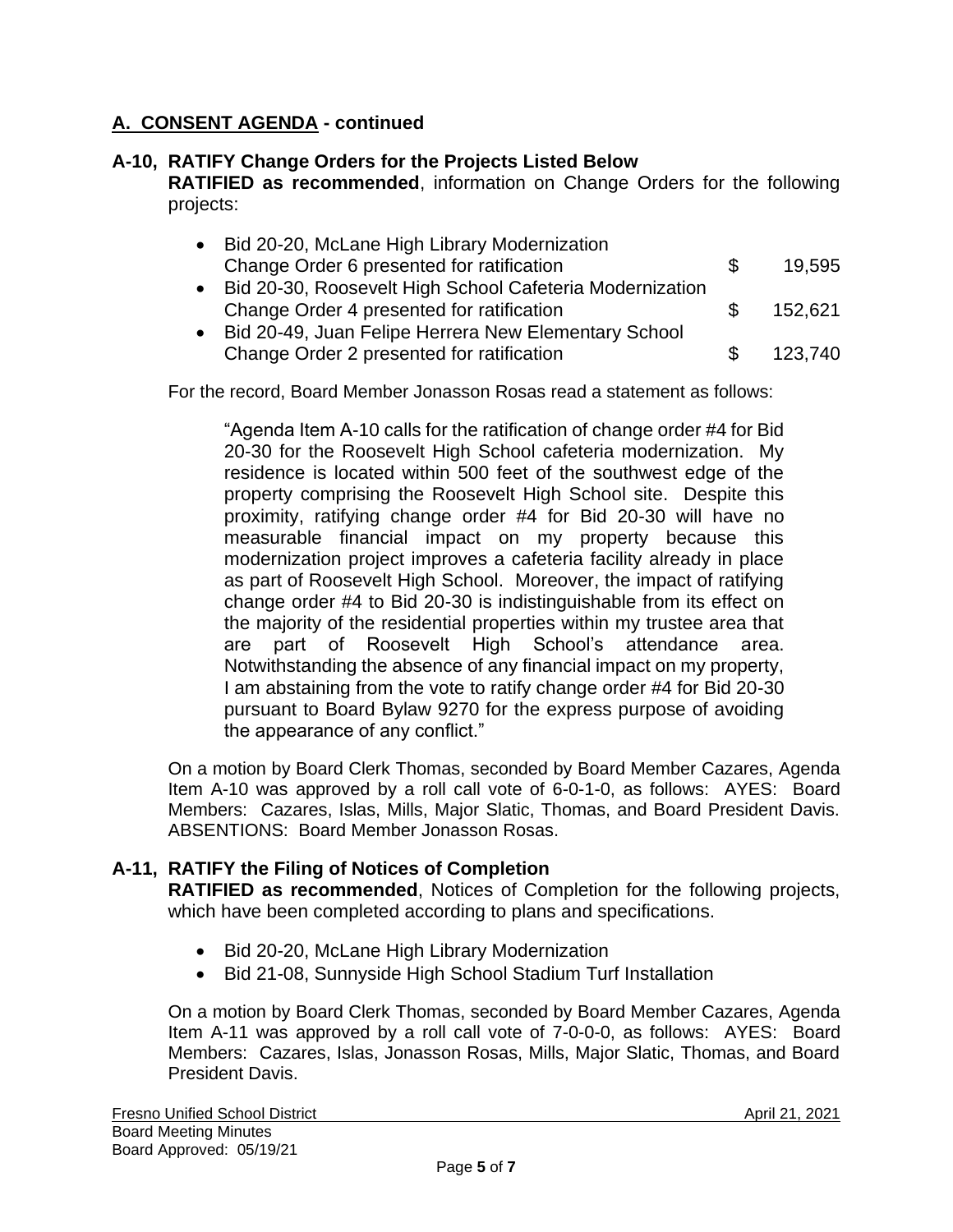# **UNSCHEDULED ORAL COMMUNICATIONS**

For the record, the Board received 18 requests to address the Board and 3 email submissions of public comment for Unscheduled Oral Communications. They are as follows:

Requests to Address the Board

- 1. Katie Jerkovich: Open communication.
- 2. Robyn Jones: Open schools full time.
- 3. Marcelino Valdez: Open communication.
- 4. Earl Aguilera: Police free schools.
- 5. Marisa Moraza: Police free schools.
- 6. Sue Hague: Rescind decision Fresno High School Mascot Imagery.
- 7. Jim Tuck: Rescind decision Fresno High School Mascot Imagery.
- 8. Shaun Ardemagni: Rescind decision Fresno High School Mascot Imagery.
- 9. Terry Cox: Rescind decision Fresno High School Mascot Imagery.
- 10.Marinarde Soto: Police free schools.
- 11.Martha Soto: Police free schools.
- 12.Lori Pastre: Rescind decision Fresno High School Mascot Imagery.
- 13.Andrew Fabela: Asked why a Trustee was absent and if she can fulfill duties.
- 14.Michelle Bentzen: Open schools full-time.
- 15.Jeff Trussler: Open schools full-time.
- 16.Jasmin Leiva: Police free schools.
- 17.Grisanti Avendano: Police free schools.
- 18.Cheri Perry: Open schools full-time.

### Email Submissions

- 1. Gavin Harrison: Police free schools.
- 2. Samantha Marcogliese: Open schools full-time.
- 3. Amber Esquivel: Police free schools.

### **B. CONFERENCE/DISCUSSION AGENDA**

### **B-12, OPPORTUNITY for PUBLIC DISCLOSURE and RATIFICATION of the 2019- 2022 Negotiated Collective Bargaining Agreement between Fresno Unified School District and International Association of Machinists and Aerospace Workers**

### **OPPORTUNITY for Public Comment**

For the record, the Board received zero submissions of public comment for Agenda Item B12.

On a motion by Board Member Jonasson Rosas, seconded by Board Clerk Thomas, Agenda Item B-12 was ratified by a roll call vote of 7-0-0-0, as follows: AYES: Board Members: Cazares, Islas, Jonasson Rosas, Mills, Major Slatic, Thomas, and Board President Davis.